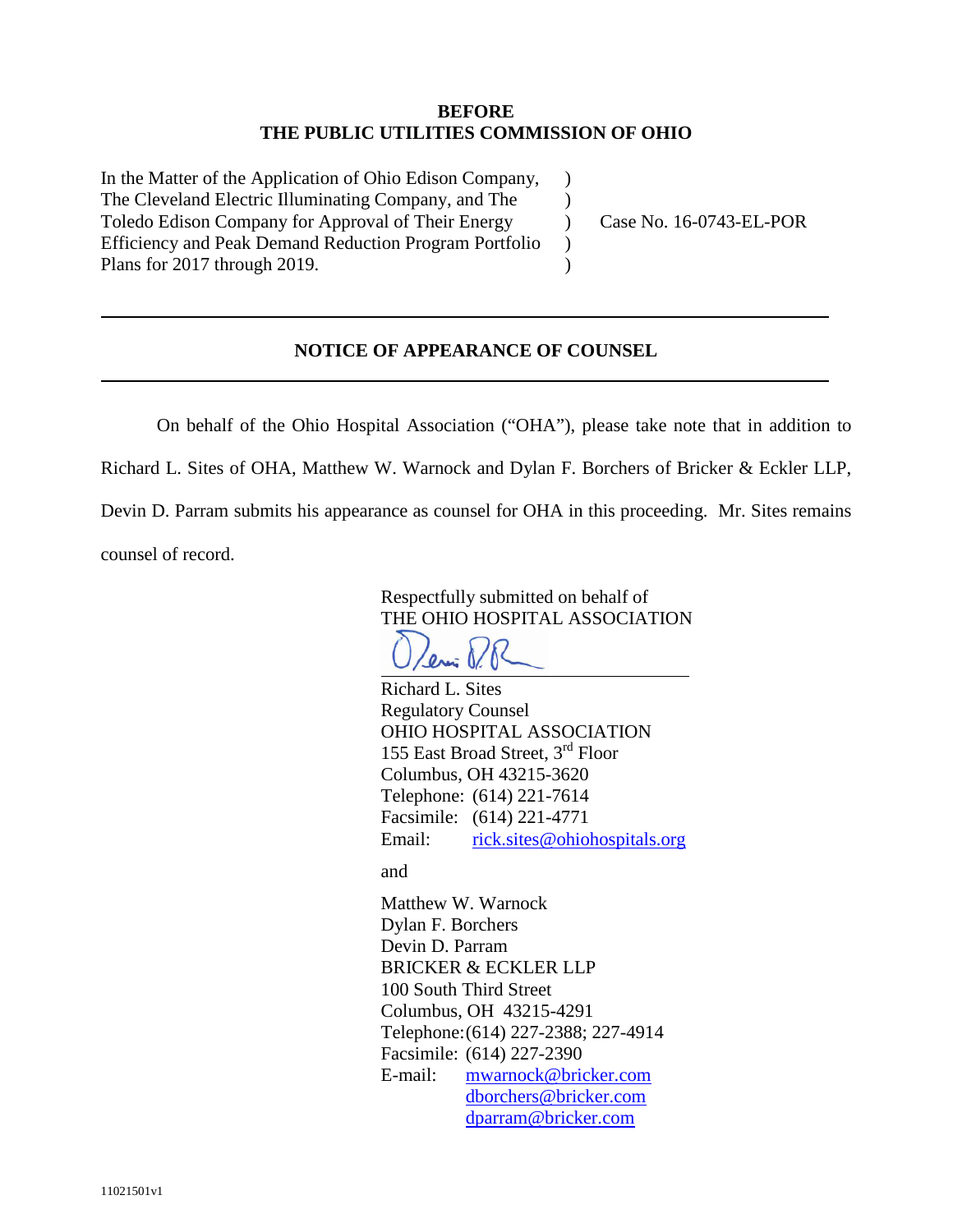## **CERTIFICATE OF SERVICE**

The undersigned hereby certifies that a copy of the foregoing Notice of Appearance was

served upon the parties of record listed below this  $6<sup>th</sup>$  day of December 2016 *via* electronic mail.

Deni P.R

Devin D. Parram

eostrowski@firstenergycorp.com christopher.healey@occ.ohio.gov cmooney@ohiopartners.org tdougherty@theOEC.org jfinnigan@edf.org mfleisher@elpc.org mkurtz@BKLlawfirm.com kboehm@BKLlawfirm.com jkylercohn@BKLlawfirm.com paul@carpenterlipps.com whitt@whitt-sturtevant.com campbell@whitt-sturtevant.com glover@whitt-sturtevant.com bojko@carpenterlipps.com ghiloni@carpenterlipps.com sechler@carpenterlipps.com gpolous@enernoc.com Callwein@keglerbrown.com Mpritchard@mwncmh.com dstinson@bricker.com rdove@attorneydove.com